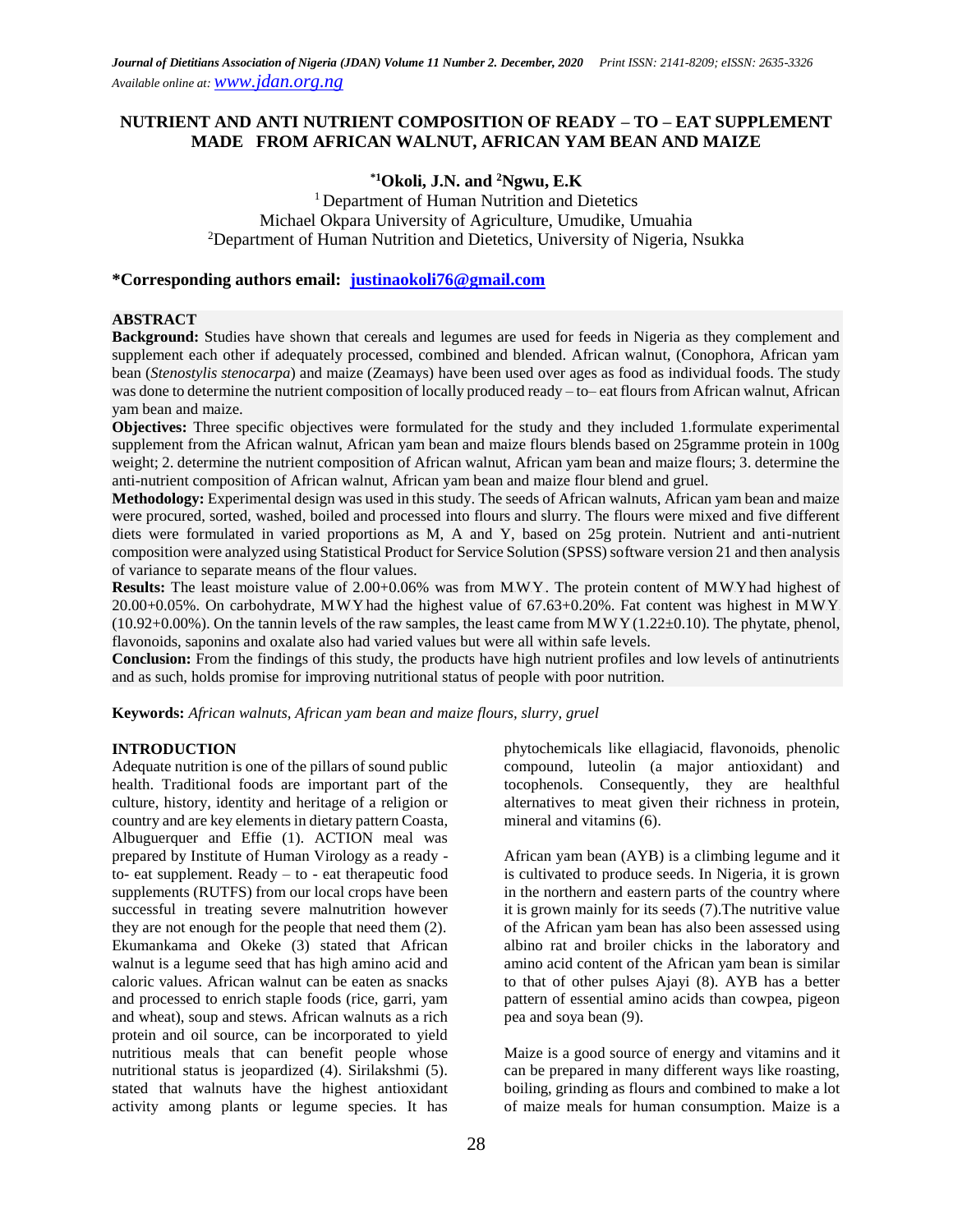good source of energy and vitamins and it can be prepared in many different ways like roasting, boiling, grinding as flours and combined to make a lot of maize meals for human consumption.

Cereals and legumes can complement and supplement each other if adequately processed, combined and blended. These three crops have been studied and used individually over ages as food. The need to assess the nutrient and anti-nutrient composition of high protein ready- to - eat supplement from African walnut, AYB and maize flour blends form the basis of this study. Three specific objectives were formulated to guide the study and they included 1.formulate experimental supplement from the African walnut, African yam bean and maize flours blends based on 25gramme protein in 100g weight; 2. determine the nutrient composition of African walnut, African yam bean and maize flours; 3. determine the anti-nutrient composition of African walnut, African yam bean and maize flour blend and gruel.

### **MATERIALS AND METHODS**

Experimental design was used in this study. The matured seeds of African walnuts, African yam bean and maize were procured from a local market in Enugu state, Nigeria were sorted washed, boiled and processed into flours and slurry. Figure 1: Flowchart for the processing of African walnut, AYB and maize.



**Figure 1: Flowchart for the processing of African walnut, AYB and maize.**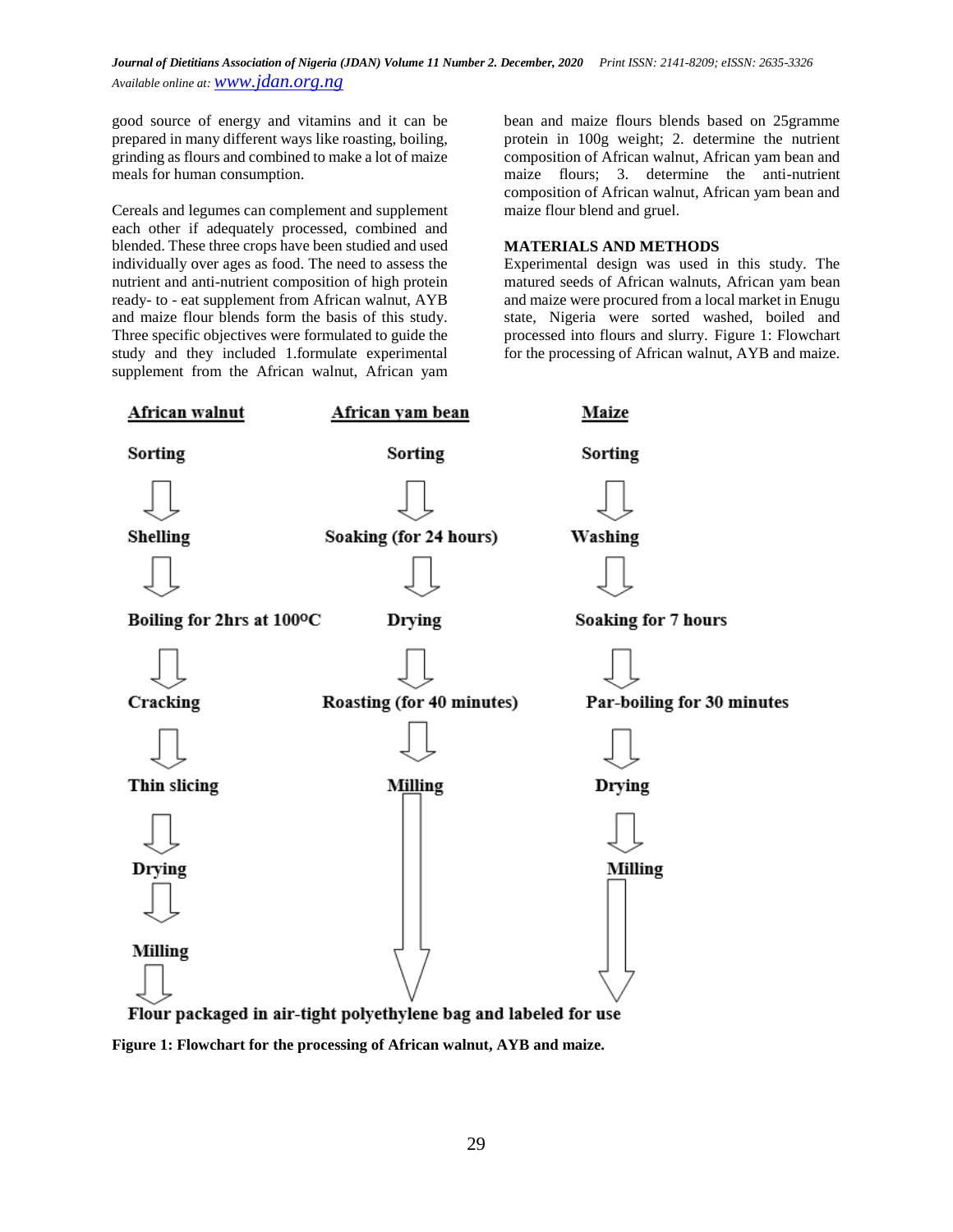#### **Formulation of blends**

Five diets were formulated. The formulation was based on plant protein cereal/legume combination guide in the proportion of 70:30, and 60:40 cereal/legume. The flours and slurry were distributed according to calculated contribution to generate 25grammes protein and 890 kilocalories (equivalent to one third daily protein plus extra 30% and caloric need of an adult PLHIV. The protein need of70kg (reference man) is 57g (10) plus 30% extra protein for a malnourished man which is 74g. The  $1/3 = 24.6$ , approximately 25g.

The formulated diets according to maize, African and AYB proportion contributions are as follows:

MW.Y: maize 70, African walnut 20 and AYB<sub>proportion</sub> MW.Y: Maize 70, African walnut 15 and AYB proportion MW.Y.: Maize 70, African walnut and AYB proportion MWY: Maize 60, African walnut 30 and AYB proportion MWY: Maize 60, African walnut 10 and AYB proportion

# **Chemical analysis**

Proximate, minerals, vitamins, phytochemicals and anti-nutrients compositions were determined in triplicate using standard methods. Micro- Kjedahl method as described by AOAC (11) was used for

protein. Fat was determined using the Soxhlet extraction, crude fibre content of the sample were all determined using (11) methods. The carbohydrate was determined by the ClegAnthrone (12).The vitamin content of the flours were determined by liquid chromatography for the water soluble vitamins (B and C) – mass spectrometry (LC/MS) method Konings (13) high performance liquid chromatography was used for the fat soluble vitamins of ADEK as described by Blake (14) : (15:16). Mineral determination was done using atomic absorption spectrometric method whereby each of the food samples was ashed and dissolved in an aqueous solution.

### **Data analysis**

Statistical analysis was done using IBM SPSS Statistics software version 21. Analysis of variance (ANOVA) was used to compare the mean values of the flour blend at  $p<0.05$ .

# **RESULTS**

Table 1a presents the nutrient composition of the maize, African walnut and African yam bean flour blends (experimental diets) per 100g. Moisture content varied and was lowest  $(2.00\pm 0.06\%)$  in MW.Y. MW.Y had the highest moisture of  $8.50\pm0.01\%$ . The M.W.Y. had the highest protein content of  $15.63\pm0.06\%$ and the lowest value was found in  $M\ddot{W}$ . (10.639±0.00%) among the 70:30 cereal/legume combination.

### **Table 1a: Nutrient composition and energy value of the flour blends per 100g**

| <b>Test diets</b> | <b>Moisture</b> | <b>Protein</b>   | Fat             | Carbohydrate     | Ash             | <b>Fibre</b>                | <b>Energy</b> |
|-------------------|-----------------|------------------|-----------------|------------------|-----------------|-----------------------------|---------------|
|                   | (g)             | (g)              | (g)             | (g)              | (g)             | $\left( \mathbf{g} \right)$ | (kcal)        |
| <b>MWY</b>        | $8.50 \pm 0.01$ | $12.50 \pm 0.01$ | $5.98 \pm 0.02$ | $67.63 \pm 0.12$ | $3.00 \pm 0.08$ | $2.89 \pm 0.10$             | 374           |
| <b>MWY</b>        | $5.25 + 0.00$   | $15.63 \pm 0.06$ | $9.20 \pm 0.00$ | $63.54 \pm 0.05$ | $4.00 \pm 0.08$ | $2.30 \pm 0.30$             | 462           |
| MWY.              | $10.00+0.01$    | $10.63 \pm 0.00$ | $7.76 \pm 0.03$ | $64.51 \pm 0.09$ | $5.00 \pm 1.05$ | $2.10\pm0.10$               | 370           |
| MWY.              | $2.00+0.06$     | $20.00+0.05$     | $8.00+0.23$     | $62.80+0.02$     | $5.00 \pm 1.05$ | $2.20 \pm 0.03$             | 403           |
| MWY.              | $5.00 \pm 1.01$ | $19.38 \pm 0.20$ | $10.92 \pm 0.0$ | $55.50\pm0.00$   | $6.00 \pm 1.05$ | $3.20 \pm 0.10$             | 397.8         |

Means ±SD of three determinations

M.W.Y.: Maize 70, African walnut 20 and AYB proportion

MWY: Maize 70, African walnut 15 and AYB proportion

M.W.Y.: Maize 70, African walnut and AYB proportion

M.W.Y.: Maize 60, African walnut 30 and AYB proportion M.W.Y.: Maize 60, African walnut 10 and AYB proportion

Table 1b: presents the proximate composition of gruel (Wet weight). Moisture content varied and was lowest  $(28.00\pm0.10)$  in MW.Y and highest in MW.Y  $(30.00\pm0.21)$ . MWY had the highest fat of  $9.19\pm0.21\%$ . The MW.Yhad the highest protein content of 8.75±0.06% and the lowest value was found in M.W.Y. $(4.63\pm0.24)$ .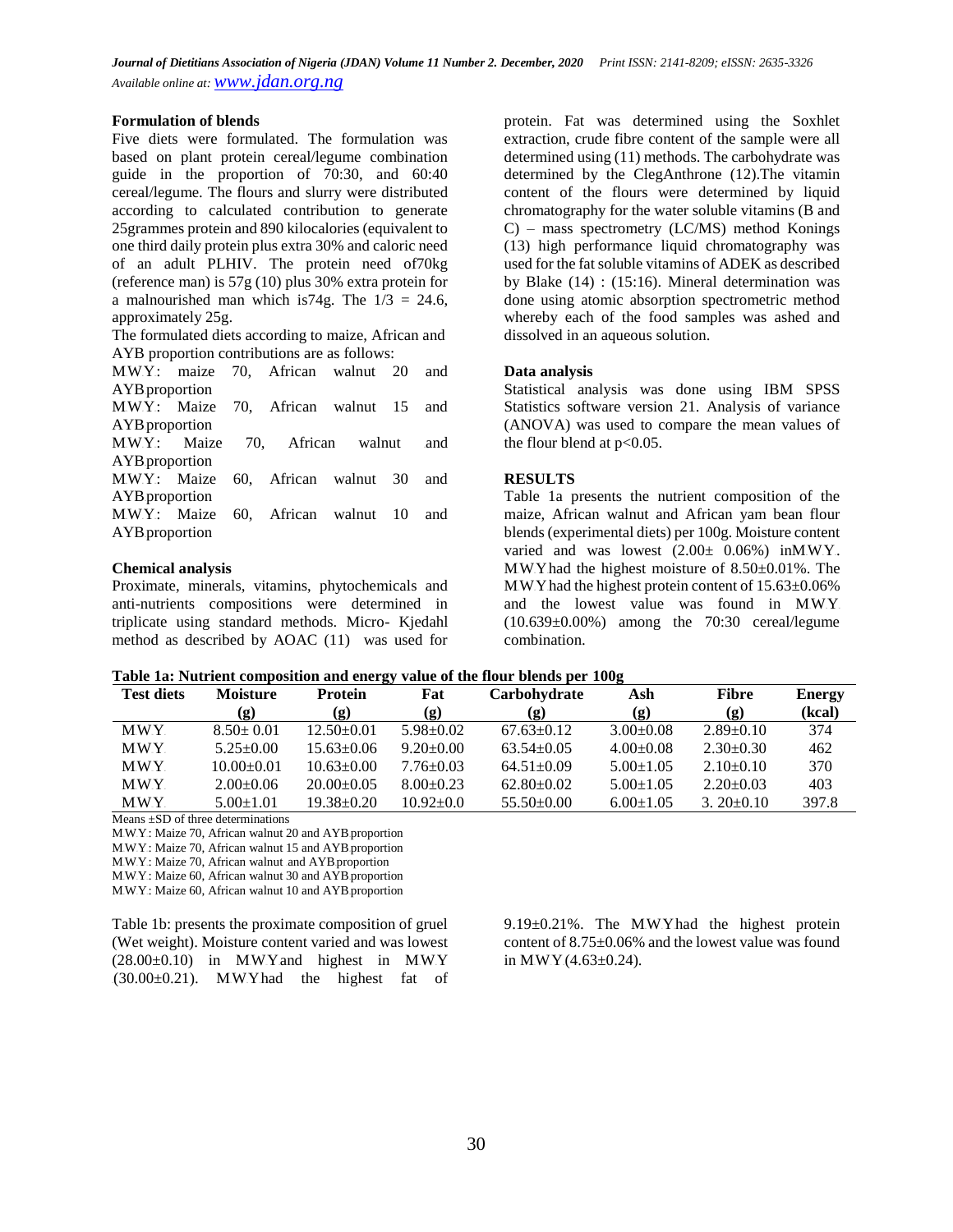| <b>Parameter</b>   | <b>MWY</b>       | <b>MWY</b>       | <b>MWY</b>       | <b>MWY</b>       | <b>MWY</b>      |
|--------------------|------------------|------------------|------------------|------------------|-----------------|
| Moisture $(g)$     | $30.00 \pm 0.21$ | $28.00+0.60$     | $28.00+0.10$     | $28.00+0.42$     | $28.00\pm0.16$  |
| Protein $(g)$      | $5.63 \pm 0.06$  | $6.25 \pm 0.02$  | $4.63 \pm 0.24$  | $8.75 \pm 0.06$  | $6.25 \pm 0.03$ |
| Fat $(g)$          | $4.44+0.12$      | $5.62 \pm 0.21$  | $6.76 \pm 0.06$  | $5.38 \pm 0.03$  | $9.19 \pm 0.21$ |
| Fibre $(g)$        | $1.01 \pm 0.43$  | $1.60 \pm 0.04$  | $2.10\pm0.78$    | $1.40 \pm 0.44$  | $0.70 \pm 0.03$ |
| Ash $(g)$          | $6.02+0.54$      | $6.12 \pm 0.54$  | $8.00 \pm 0.06$  | $5.00+0.12$      | $4.05 \pm 0.41$ |
| Carbohydrate $(g)$ | $52.9+0.10$      | $54.53 \pm 0.42$ | $50.51 \pm 0.43$ | $51.47 \pm 0.02$ | $51.1 \pm 0.02$ |

| Table 1b: Proximate composition of gruel (Wet weight) |  |  |  |  |  |
|-------------------------------------------------------|--|--|--|--|--|
|-------------------------------------------------------|--|--|--|--|--|

Means +SD of triplicate determinations

 $M_{70}W_{20}Y_{10}$ : Maize 70, African Walnut 20 and AYB10 proportion  $M_{70}W_{15}Y_{15}$ : Maize 70, African walnut 15 and AYB15 proportion  $M_{70}W_{10}Y_{20}$ : Maize 70, African walnut 10 and AYB20 proportion  $M_{60}W_{30}Y_{10}$ : Maize 60, African walnut 30 and AYB10 proportion  $M_{60}W_{10}Y_{10}$ : Maize 60, African walnut 10 and AYB30 proportion

Table 2 shows the vitamin and mineral composition of the experimental diets. The MWY (15.38g) had lowest vitamin A level (0.177 iu, RE), thiamin level was highest in the MWY  $(1.11\pm0.41mg)$  and least in MWY (0.20±0.21mg). On riboflavin, highest value was found in M.W.Y. $(10.60\pm0.03mg)$  and least in  $MW.Y.(1.85±0.01mg)$ . Niacin content was highest in MW.Y  $(3.48\pm0.61mg)$  and least in MW.Y  $(0.98\pm0.32\text{mg})$ . Other test diets had 3.48mg, 3.47mg, and 3.02mg for MWY, MWY MWY and MW. Y respectively. There were also variations in the levels of vitamin  $B3$  content of the test diets. MW.Y. has the highest value of 0.519±0.04mg and this was closely followed by  $0.424 \pm 0.08$  mg of MW.Y while the

least of  $0.213\pm0.01$  mg is from MWY. On vitamin E, M.W.Y.had highest value of 0.168±0.23mg and the least is from MWY $(0.133 \pm 0.03$ mg). The vitamin K levels also varied with highest in MWY.  $(0.972 \pm 0.06$ mg) and the least in MWY  $(0.505 \pm 0.0050$ mg). The vitamin D level was highest in the MWY $(0.559\pm0.10$ mg) and least in MWY  $10.190\pm0.01$  mg). Table 2 also shows that the iron content of the test diet varied. The highest value was found in MWY  $(10.5\pm0.0$ mg) while the least was found in  $MWY(9.60 \pm 0.3 \text{mg})$ . Then, the MWY was the second least in iron content  $(10.1\pm0.05mg)$ . Zinc content of the blends is highest in MWY $(.59\pm0.02g)$ .

|  | Table 2: Vitamin and mineral composition of the experimental diets. |  |  |
|--|---------------------------------------------------------------------|--|--|
|  |                                                                     |  |  |

| <b>Nutrient</b>            | M70W20Y10        | M70W15Y15        | M70W10Y20        | M60W30Y10        | M60W10Y30        |
|----------------------------|------------------|------------------|------------------|------------------|------------------|
| Vitamin A RE (ug)          | $0.213 \pm 0.12$ | $0.201 \pm 0.01$ | $0.177+0.03$     | $0.191 \pm 0.03$ | $0.201 \pm 0.00$ |
| Thiamin (mg)               | $1.11 \pm 0.41$  | $1.01 \pm 0.02$  | $0.99 \pm 0.08$  | $0.31 \pm 0.04$  | $0.20+0.21$      |
| Riboflavin (mg)            | $10.60 \pm 0.03$ | $10.40 \pm 0.05$ | $9.85 \pm 0.05$  | $1.85 \pm 0.01$  | $9.89 \pm 0.90$  |
| Niacin $(mg)$              | $3.48 \pm 0.61$  | $3.47 \pm 0.02$  | $3.57+0.01$      | $3.02+0.05$      | $0.98 + 0.32$    |
| Vitamin $B(mg)$            | $0.424 \pm 0.08$ | $0.519 \pm 0.04$ | $0.213 \pm 0.01$ | $0.314 \pm 0.03$ | $0.348 \pm 0.61$ |
| Vitamin $E$ (mg)           | $0.147 \pm 0.21$ | $0.133 \pm 0.03$ | $0.168 \pm 0.23$ | $0.154 \pm 0.51$ | $0.139+0.01$     |
| Vitamin K (mg)             | $0.872 \pm 0.05$ | $0.872 \pm 0.13$ | $0.933 \pm 0.06$ | $0.505 \pm 0.05$ | $0.972 \pm 0.06$ |
| Vitamin D (mg)             | $0.242+0.21$     | $0.190 \pm 0.01$ | $0.249 \pm 0.02$ | $0.559+0.10$     | $0.236 \pm 0.04$ |
| Iron $(mg)$                | $10.1 \pm 0.05$  | $10.5+0.07$      | $10.4 \pm 0.05$  | $10.20 \pm 0.01$ | $9.60 \pm 0.03$  |
| $\text{Zinc} \text{ (mg)}$ | $0.37 \pm 0.07$  | $0.59 \pm 0.02$  | $0.38 + 0.25$    | $0.52+0.06$      | $0.50+0.85$      |

Means +SD of triplicate determinations

M70W20Y10: Maize 70, African Walnut 20 and AYB10 proportion M70W15Y15: Maize 70, African walnut 15 and AYB15 proportion M70W10Y20: Maize 70, African walnut 10 and AYB20 proportion M60W30Y10: Maize 60, African walnut 30 and AYB10 proportion M60W10Y10: Maize 60, African walnut 10 and AYB30 proportion

Table 3 presents the anti-nutrient composition of the raw samples. The anti-nutrient composition of the samples on table 4 varied significantly between groups. On the tannin levels of the raw samples, MW. Y had the highest value  $(1.37±0.14$  followed by MW. Y that had  $1.34\pm0.13$  while the least came from M.W.  $Y(1.22\pm0.10)$ . The phytate levels were highest in the M.W. Y.  $(0.36 \pm 0.17)$  and the least  $(0.27 \pm 0.02)$  was found in MWY. The phenol also varied with highest in M.W.Y.with  $0.60\pm0.01$  and lowest  $(0.36\pm0.12)$  in M.W. Y.Table 4 also shows that flavonoids, saponins, oxalate and TI also had varied values.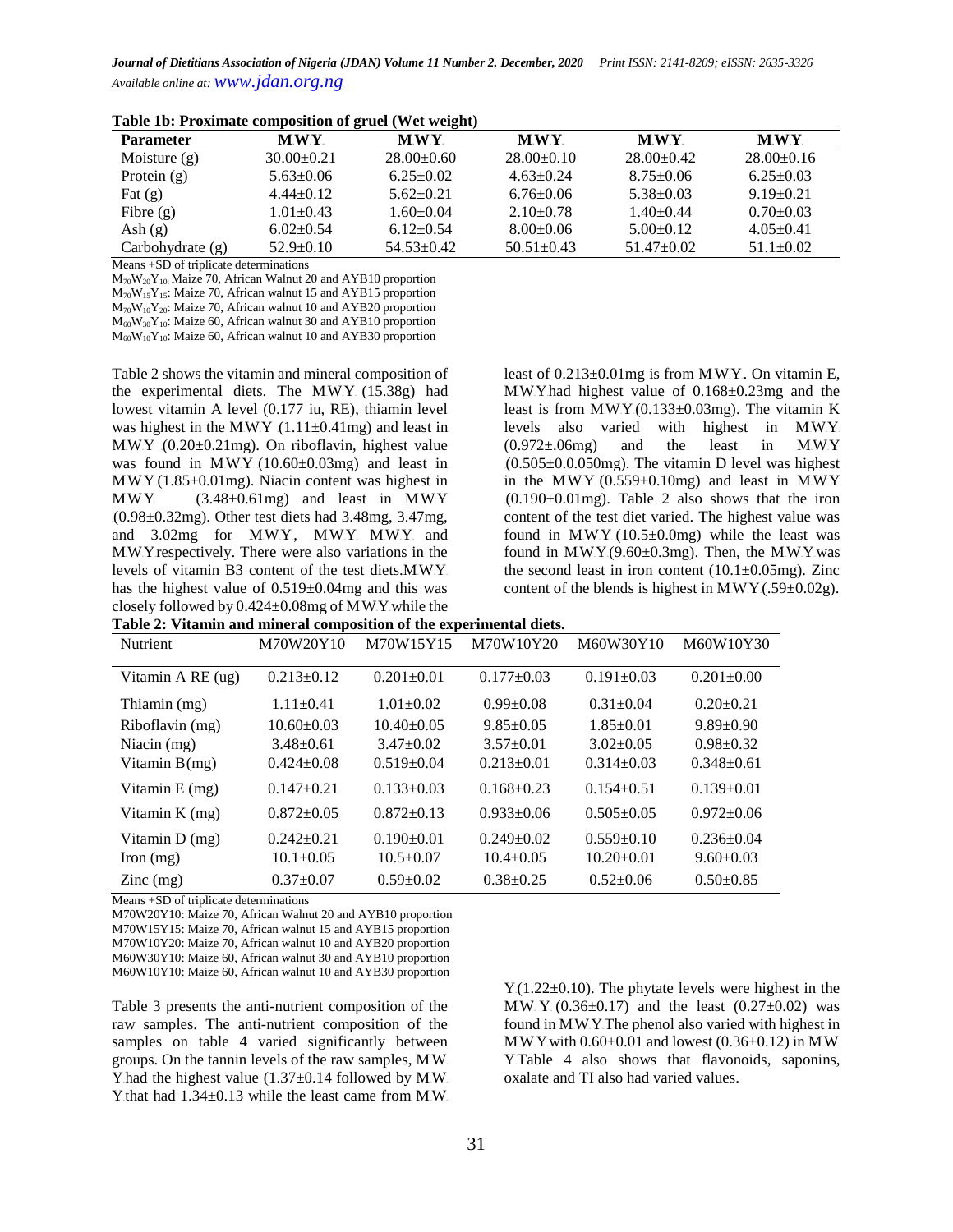| <b>Experimenta</b><br>I diets (raw | <b>Tannin</b><br>mg | <b>Phytate</b><br>$(\%)$ | <b>Phenol</b><br>(mg) | <b>Flavonoid</b><br>$\frac{6}{6}$ | <b>Saponins</b><br>$\frac{0}{0}$ | <b>Alkaloids</b><br>$\frac{6}{9}$ | <b>Oxalates</b><br>$\frac{6}{9}$ |
|------------------------------------|---------------------|--------------------------|-----------------------|-----------------------------------|----------------------------------|-----------------------------------|----------------------------------|
| and gruel)                         |                     |                          |                       |                                   |                                  |                                   |                                  |
| <b>MWY</b>                         | $1.35 \pm 0.10$     | $0.36 \pm 0.17$          | $0.38 + 0.06$         | $0.89 \pm 0.10$                   | $0.30+0.01$                      | $1.01 + 0.01$                     | $1.46 \pm 0.01$                  |
| <b>MWY</b>                         | $1.31 \pm 0.30$     | $0.29 + 0.10$            | $0.37 + 0.08$         | $1.04 + 0.07$                     | $0.34 + 0.20$                    | $1.01 \pm 0.20$                   | $1.47 \pm 0.02$                  |
| MWY.                               | $1.36 \pm 0.23$     | $0.24 + 0.16$            | $0.60+0.10$           | $0.95 \pm 0.02$                   | $0.33+0.32$                      | $1.04 + 0.30$                     | $1.47+0.70$                      |
| <b>MWY</b>                         | $1.37 \pm 0.16$     | $0.30+0.07$              | $0.36 \pm 0.02$       | $1.02 \pm 0.02$                   | $0.61 + 0.01$                    | $1.87+0.68$                       | $1.20+0.87$                      |
| <b>MWY</b>                         | $1.22 \pm 0.10$     | $0.29 + 0.03$            | $0.37 + 0.17$         | $.00+0.21$                        | $1.11 \pm 0.06$                  | $3.21 \pm 0.70$                   | $1.48 \pm 0.10$                  |

**Table 3: Anti-nutrient composition of the raw samples (flour blends) per 100g (dry weight).**

Means  $+SD$  of triplicate ( $p<0.05$ ).

M.W.Y.Maize 70, African Walnut 20 and AYB10 proportion M.W.Y.: Maize 70, African walnut 15 and AYB15 proportion M.W.Y.: Maize 70, African walnut 10 and AYB20 proportion MWY: Maize 60, African walnut 30 and AYB10 proportion

M.W.Y.: Maize 60, African walnut 10 and AYB30 proportion

Table 4 presents the anti-nutrient composition of gruel on wet weight basis. The anti-nutrient composition of the samples on table 4 varied significantly between groups. On the tannin levels of the gruel, MWY had the least value  $(0.45\pm0.17)$  followed by M.W.Y that had  $0.51\pm0.31$  while the least came from MW Y

 $(1.22\pm0.10)$ . The phytate levels were highest in the M.W. Y.  $(0.27 \pm 0.12)$  and the least  $(0.27 \pm 0.02)$  was found in MWY. The phenol also varied with least in M.W.Y.with  $0.24 \pm 0.51$  and lowest (0.36 $\pm 0.12$ ) in M.W. Y. Table 4 also shows that flavonoids, saponins, oxalate and TI also had varied values.

**Table 4: Anti-nutrient composition of the gruel/prepared experimental diets per 100g on (wet weight) basis respectively.** 

| .<br><b>Experimental</b> | <b>Tannin</b>  | <b>Phytate</b> | <b>Phenol</b>  | <b>Flavono</b> | <b>Saponin</b> | <b>Alkaloid</b> | Oxalate        | <b>LSD</b>     |
|--------------------------|----------------|----------------|----------------|----------------|----------------|-----------------|----------------|----------------|
| diets                    | mg             | (mg)           | $\frac{6}{6}$  | id $%$         | $s\%$          | $s\%$           | $s\%$          |                |
| (Gruel/prepare)          |                |                |                |                |                |                 |                |                |
| d)                       |                |                |                |                |                |                 |                |                |
| $M_{70}W_{20}Y_{10}$     | $0.635 + 0.21$ | $0.325 + 0.08$ | $0.285 + 0.00$ | $0.268 + 0.6$  | $0.275 + 0.21$ | $0.31 + 0.16$   | $0.58 + 0.21$  | $0.632+0.10$   |
| $M_{70}W_{15}Y_{15}$ :   | $0.817 + 0.15$ | $0.265 + 0.02$ | $0.236 + 0.51$ | $0.214 + 0.16$ | $0.250 + 0.16$ | $0.106 + 0.1$   | $0.315 + 0.24$ | $609+0.14$     |
| $M_{70}W_{10}Y_{20}$     | $0.511 + 0.31$ | $0.269 + 0.12$ | $0.294 + 0.03$ | $0.239 + 0.01$ | $0.213 + 0.04$ | $0.14 + 0.02$   | $0.580 + 0.03$ | $0.48 + 0.12$  |
| $M_{60}W_{30}Y_{10}$ :   | $0.796 + 0.20$ | $0.286 + 0.12$ | $0.356 + 0.14$ | $0.261 + 0.10$ | $0.346 + 0.17$ | $0.312+0.$      | $0.612 + 0.80$ | $0.290 + 0.10$ |
| $M_{60}W_{10}Y_{10}$ :   | $0.488 + 0.21$ | $0.270 + 0.04$ | $0.239 + 0.05$ | $0.254 + 0.12$ | $0.45 + 0.17$  | $0.56 + 0.42$   | $.0645 + 0.01$ | $0.255 + 0.12$ |

Means  $+$ SEM of triplicate (p<0.05).

TI: Trypsin inhibitor

Means +SEM of triplicate samples  $(p<0.05)$ .

M.W.Y.Maize 70, African Walnut 20 and` AYB proportions

M.W.Y.: Maize 70, African walnut 15 and AYB proportion

M.W.Y.: Maize 70, African walnut and AYB proportion

M.W.Y.: Maize 60, African walnut 30 and AYB proportion

M.W.Y.: Maize 60, African walnut 10 and AYB proportion

#### **DISCUSSION**

All the sample flour blends had lower moisture content. This property is good for effective preservation of the flours/samples and it is in line with Paul (17) that stated that flour preserve better when the moisture content is less than 14%. If more than this value and the flours are kept at ordinary room temperature, it can be easily attacked and destroyed by moulds, bacteria and insects which results in food spoilage and its resultant food poisoning if consumed. It will also lead to wastage of food that could also result to food insecurity among the family in the community.

The observed higher protein content could be as a result of better proportion of the two legumes used in this study. This agrees with the observations of Pamplona-Roger, (6). that stated the mixture of nuts

and grains is doubly beneficial because it provides complete proteins that are equal or superior to those of meat. Idowu (18), Yusuf et al (19), (20) and Adebayo et al, (15) made similar observations from their studies on African yam bean and other legumes. They found them adequate to have supported growth and repair of worn out tissues. Protein, fat, ash, zinc were lower in M.W.Y.but it had higher carbohydrate values. However, the mean protein values of the five test diets compared favourably with the documented protein value (13/13.4%) of the ACTION meal that was prepared by Institute of Human Virology as supplement for PLHIV. The ACTION meal was lower than the formulated diet in both carbohydrate and fat. Better fat content could be due to the fact that African walnut was more oil based than groundnut as contained in the ACTION meal.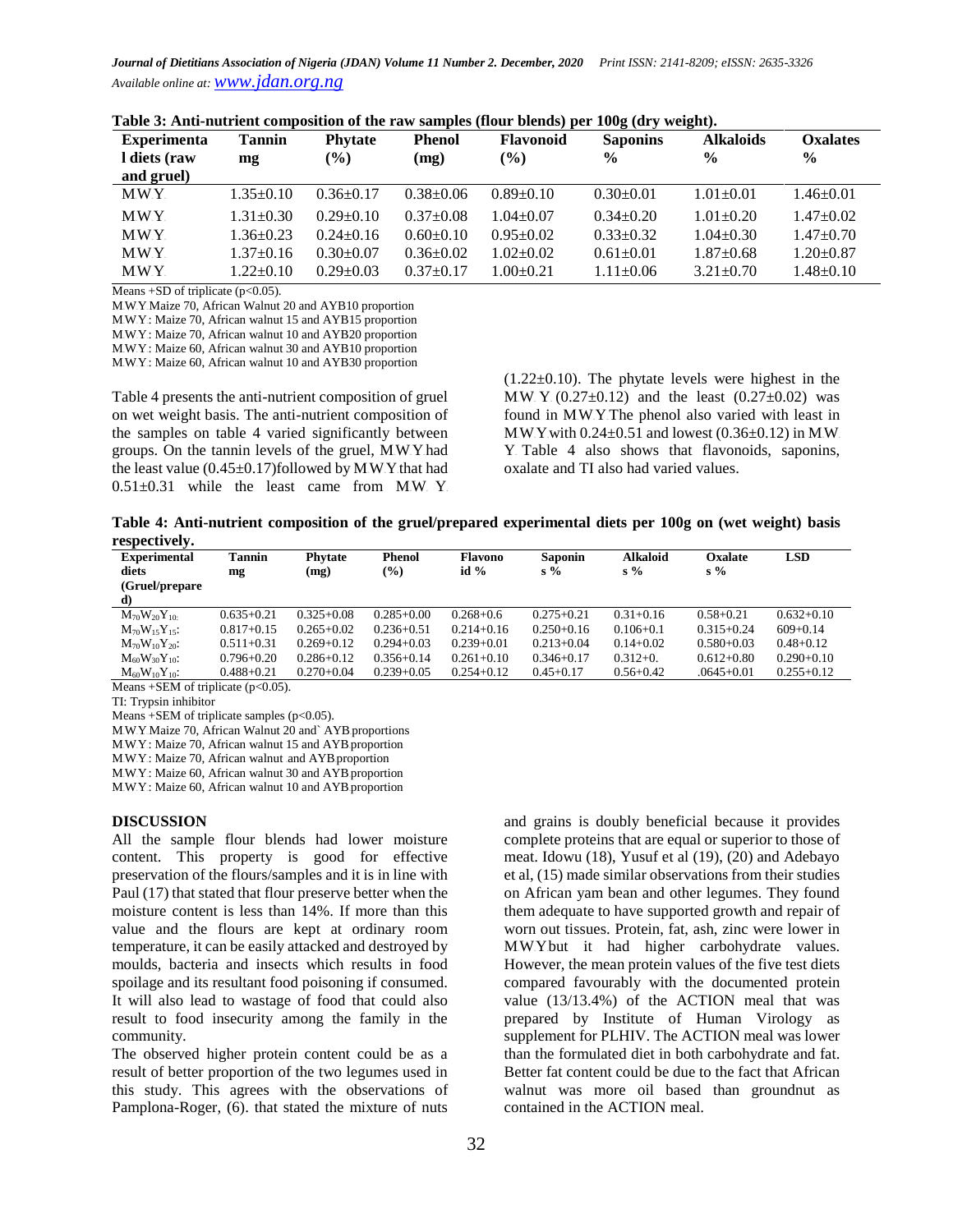The total energy levels of the supplements were low, only one of the test diets met the desired caloric need. However, those with low caloric value can be upgraded by the addition of graded amounts of groundnut oil and sugar. This was in line with suggestion of Onyango et al., (21) in order to meet any needed/extra calorie. This makes the supplement a good source of energy for maintenance of body energy. With the addition of oil and sugar, the supplement met the extra desired energy need and was able to have sustained the good nutritional and health condition that usually follow usually result from adequate consumption and good dietary habit. If the addition is red oil, it could also be beneficial in improving the pro- vitamin A levels of the supplementary meal. Calcium levels of the meal could also be improved by addition of little fish bone to the blends as suggested by Nnam and Odigwe, (22) in their study on complementary feed adequacy. Generally, there were discrepancies observed between the calculated and analyzed nutrient contents of the developed experimental meals. The adequacy of the protein and other nutrients level of the experimental diet could be attributed to the high levels of nutrient in the base ingredients (African walnut, African yam bean and maize).Variations in the nutrient contents of the flour groups could be due to the proportions of inherent amino acids of each of the blends as observed (20) and may not be attributed to processing techniques and the preparation methods adopted.

Table 3 presents the anti-nutrient composition of the raw samples. The anti-nutrient composition of the samples on table 3varied significantly between groups but were found to be at safe levels. This could have been as a result of processing of the seeds which has reduced the antinutrients to safe levels. This is commendable as toxicity is ruled out as in its intake as a ready  $-$  to  $-$  eat supplement.

The table 4 presents the anti-nutrient composition of the gruel. The anti-nutrient composition of the gruel varied significantly among groups. On the antinutrient composition of the raw and prepared experimental diets, variations existed in the antinutrient content of both raw and prepared (gruel) samples of the experimental diets. The antinutrient contents were all within normal range but lowest in the prepared samples than the raw (per 100g). These levels could be due to the processing techniques employed making them safe for human consumption. At these levels, they can be regarded as or more of phytochemicals. The tannin, phytate, saponins, oxalate, phenols and trypsin inhibitor levels in the raw samples were all significantly higher than in the prepared samples. This is not surprising as processing techniques are core methods of reducing inherent antinutrients content of legumes to safe levels. This is in line with the

observations of Analike (23): Khattab (24): Chikwendu (25) and Edoga et al., (26). This is beneficial because antinutrients in legumes affect the availability of nutrients as they chelate the nutrients in the legumes making nutrients unavailable. This was not observed in the present study but improving digestibility and utilization of the product anyway it is used. These enables such leguminous foods effect some medicinal and physiological properties experienced by consumers. Processing would also improve digestibility, decreased toxicology with more optimal conditions for enzymatic degradation of phytates present in the flour blends.

### **CONCLUSION**

The flour blends of African walnut, African yam bean and maize were found to be rich sources of nutrients. It has higher protein, higher calorie as a ready  $-$  to  $$ eat food supplement. The product holds promise to improve nutritional status of people with malnutrition. People need adequate information with varieties of our local food crops in order to ensure dietary diversification. There is need to carry out a feeding trial with the developed food supplement AW, AYB and maize ready - to – eat supplement.

**Conflict of Interest declaration:** The authors declare that there is no conflict of interest.

# **REFERENCES**

1. Coasta, H. S, Albuguerquer, T. G and Effie, A.S.S. (2013) New Nutritional compositiondata on selected traditional foods consumed in Black Sea Area Countries. *Journal of Science of Food and Agriculture,* [93] 14,

2. Dibari F, Bahwere P, Le Gall I, Guerrero S, Mwaniki D, Seal A. (2012). A qualitative investigation of adherence to nutritional therapy in malnourished adult AIDS patients in Kenya. *Journal of Public Health Nutrition* (2) 316 – 323.

3. Ekumankama, I.O and Okeke, E.C. (2009). The consumption and utilization patterns of an indigenous food crop conophor nut (Plukenetia conophora) in Abia and Enugu States. *Journal of Nutritional Sciences* 30(1), 55-61.

4. Pamplona – Roger, E. (2004) Encyclopedia of food and their healing power volume 11:60 Spain: Editorial Safeniz Ltd

5. Sirilakshmi, B. (2011). Dietetics.6<sup>th</sup>ed, New Delhi: New Age International Publisher.

6. Pamplona-Roger, E. (2004) Encyclopedia of foods and their healing power volume 1:55 USA: Editorial Safeniz Ltd

7. Alozie, Y.E, Udofia, U.S., Lawal, O. and Ani, I.F (2009). Nutrient composition and sensory properties of cakes made from wheat and African yam bean flour blends. *Journal of Food Technology*, 7 (4), 115-118.